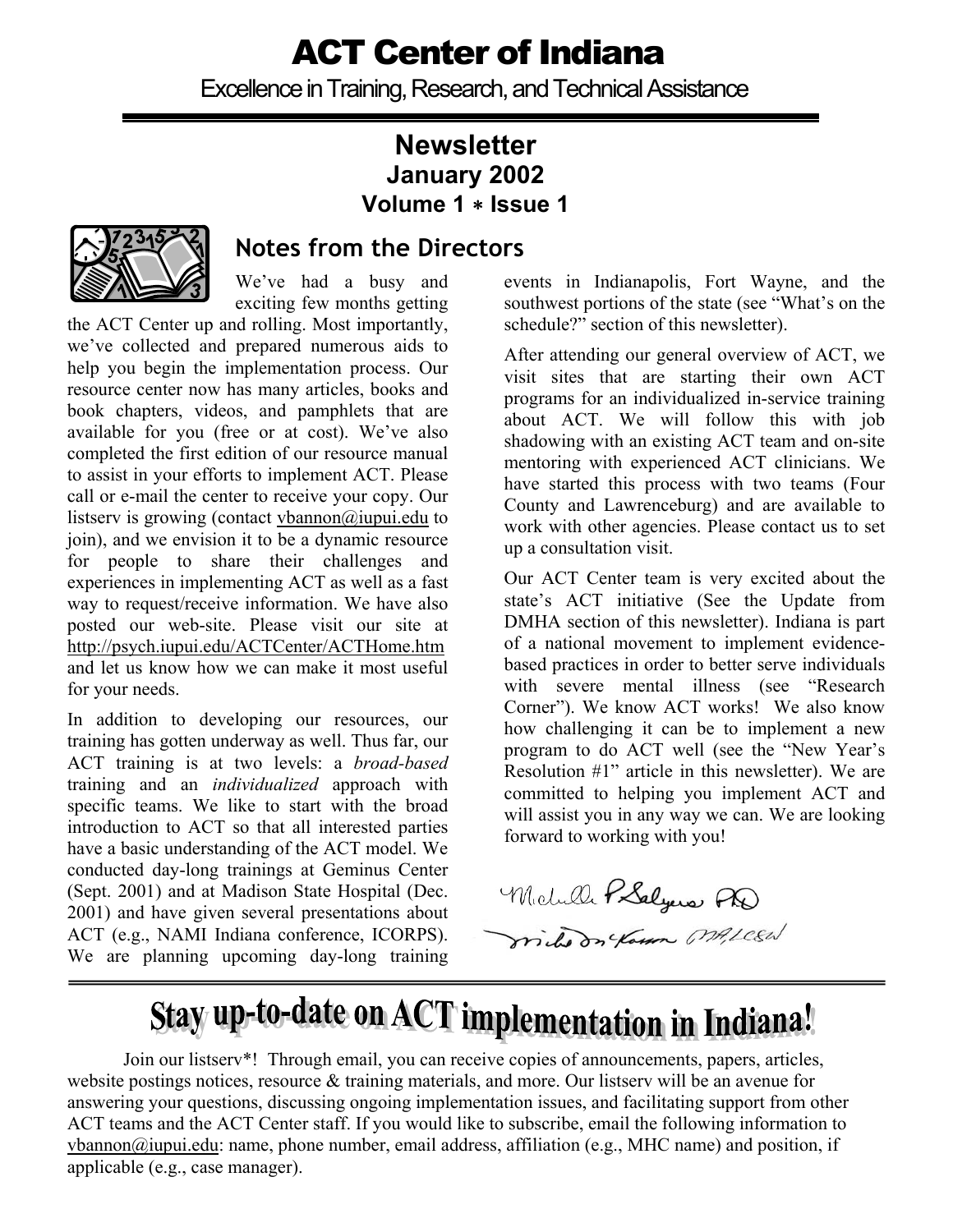## **"The Basics Box" Assertive Community Treatment Principles**

Individualized, comprehensive and flexible treatment, support and rehabilitation services

- Team members are direct providers of services
- Majority of contacts with consumers are in community settings
- Team is the fixed point of responsibility for services
- Services are provided on a time–unlimited basis
- Services are available 24 hours a day, 7 days a week

Treatment is prompt and responsive

#### **Update from DMHA Richard DeLiberty Deputy Director, Office of Transitional Services**

The Family and Social Service Administration (FSSA) has a strong belief that people should receive services in their own community and that the care they receive should be of the highest quality and effectiveness. For the Division of Mental Health and Addictions (DMHA), this translates into a mandate to develop Assertive Community Treatment teams across the state.

DMHA believes that ACT works: that it helps keep people functioning at the highest level and out of hospitals. A lot of what DMHA did in the Hoosier Assurance Plan was with the hopes that it would create an environment where ACT would thrive. After all, Medicaid pays for the core ACT services, and the case rate system rewards cost effective care.

DMHA now believes that to institute ACT we need to intervene more directly. We need to describe clearly what we think needs to happen, and we need to arrange for funding for exactly that service. ACT is not for everybody that meets the state definition for serious mental illness. ACT is for those people that would otherwise be institutionalized or in group homes.

#### **What can a provider be doing now?**

 $\checkmark$  In the short run, you can start organizing services to come closer to approximating an ACT Team. An ACT Team integrates all of the services necessary and is self-contained. Develop and organize the team, using the fiscal flexibility that you already have.

 $\checkmark$  Much of what an ACT team does can be billed to MRO or to clinic services. Much of medication monitoring or outpatient services, for instance, can be billed to clinic. People forget that home visits, when they are counseling and not case management, can be billed to clinic services. People get confused over the term medical necessity. The "R" in "MRO" is rehabil-



itation. That doesn't necessarily imply a medical model…remember, Medicaid pays for chiropractors and physical therapy. As long as the services are documented as necessary in the treatment plan and are within the definitions of the services, they are okay.

 $\checkmark$  Although it doesn't pay to teach someone how to make widgets, Medicaid pays for case management at the work place. Medicaid does pay to help someone to deal with personal adjustment issues around coworkers. Medicaid pays for a lot of case management. While it won't pay for more than two case managers at once, it will pay for 24 hours of case management in a day, if it is in the treatment plan.

 $\checkmark$  You can also use your other (HAP) money flexibly. Buy a client a bike if it helps them keep their job. Pay a family member for services if it helps keep somebody at home. Use consumers as staff, but pay them for their services.

 $\checkmark$  Develop something as close to an ACT team as you can afford to do. You may be surprised how close your present funding will take you. (cont'd on pg. 3)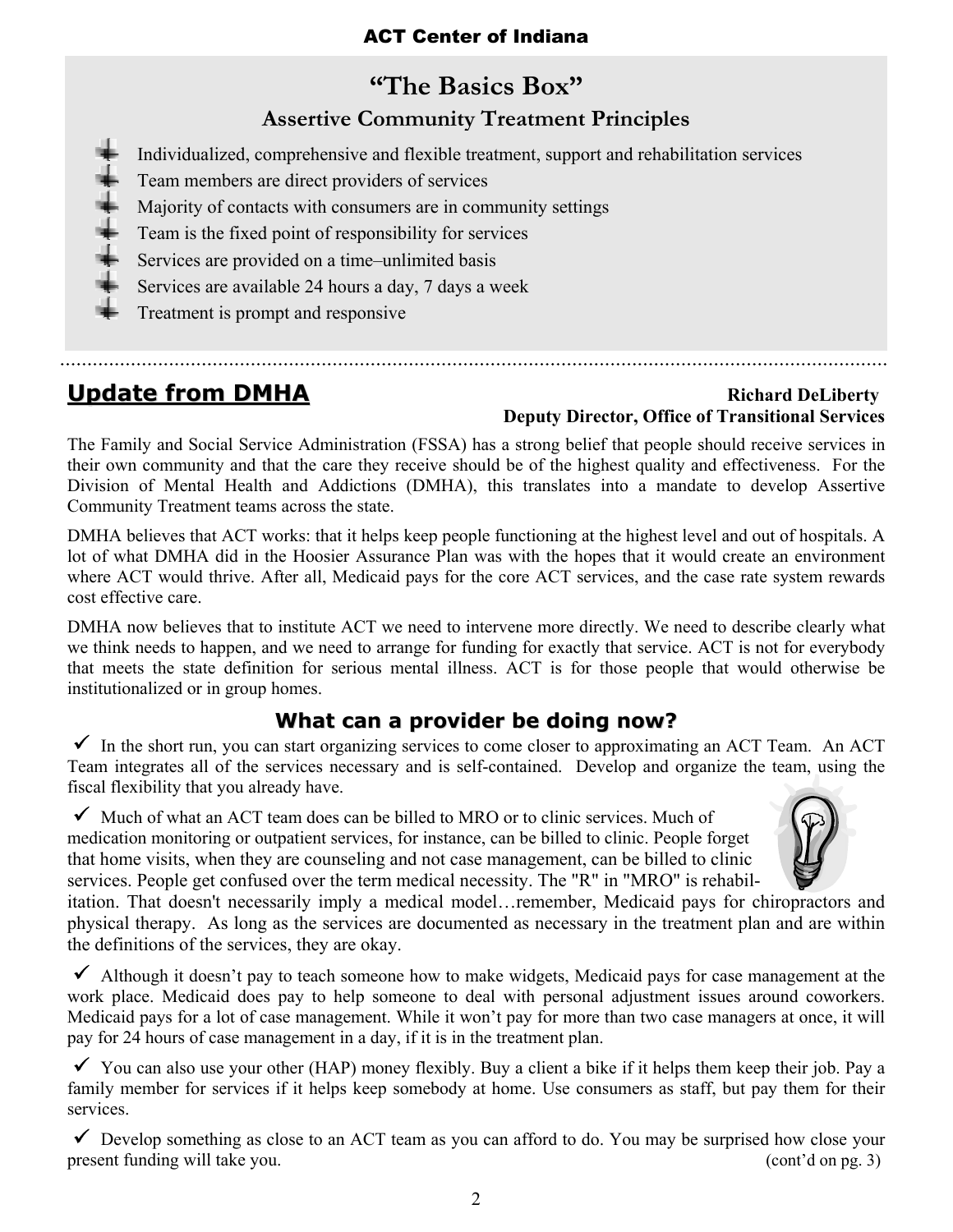#### **What happens in the next year or so?**

With the current budget situation, it is hard to tell. Our current SFY 2003 budget includes a \$4,000,000 increase for SMI services. If we get it, some of that will probably have to pay for some more SOF Agreement type contracts. We still need to concentrate on long-term people in the hospitals. The SOF Agreement type contracts with mental health centers specifically to move people with long hospital stays into the community. What's left will go to ACT.



However, there is flexibility in the use of SOF agreement type funds that could be used to help pay for ACT. When we fund the SOF agreement type contracts, we prioritize the applications by three factors: cost, severity, and degree of integration. ACT services are much more integrated than any of the SOF contracts that we've approved. Moving 10 long-term SOF patients at \$33,000 each would pay for an ACT Team, and new ACT Teams under SOF agreement types will be given priority.

When we do fund new ACT teams, we will continue to look at geographic diversity, but our next priority will be for teams that are already certified. You can seek certification now before funding is available. Several have indicated their intention to do just that.

### **In the long term, Medicaid . . .**

In the long term, DMHA wants to see ACT as a Medicaid funded service, and we are already working in that direction. We are looking at a process where ACT is funded at a daily rate. That means that included in the rate is meeting time, travel time, and all of the non-funded services that make up ACT.

To do that we need to demonstrate to Medicaid that we can identify and certify ACT teams, and we are on the way to doing that. It has to be a rigorous process because doing anything short of the most rigorous leaves us open to a wide range of abuses.



We need to clearly define the target population, who can receive ACT program services. Early applications from our three pilots indicate that this may be harder than we thought.

 When this becomes a Medicaid service, it may be liable to prior approval. We need to be clear about who is eligible.

We need to put our certification standards for ACT into rules and regulations, and that takes a long time. We don't want to rush because our experience with the three pilot sites is helping us alter the standards to make them more viable. The rules get published; we hold hearings; the process takes six to 12 months. In the interim, we are using an administrative directive for ACT certification.

When we finally work with the Office of Medicaid Policy and Planning, there is another set of steps. ACT needs to be approved by OMPP's Medical Policy Group. In 1999, HCFA's "Dear Director" letter recommending ACT led to a denial by this committee. They found ACT to be cost prohibitive and not necessary. We promised to go back to the committee when we had more information.

The state needs to amend the Medicaid covered services rules to include ACT as a rehabilitative service. OMPP has more steps than we do in rule promulgation.

Medicaid also needs federal approval through a Medicaid State Plan Amendment. This approval takes a minimum of 90 days. Then there are a variety of miscellaneous things to do. We need to review and update memorandum of understanding between DMHA and OMPP. There need to be updates to the Medical Assistance Provider Manual and to the Reimbursement and Billing Guidelines. Finally, rates need to be developed. Again, we are hoping to develop ACT as a daily rate. By time we do this, there may be another evidence-based practice that we want to implement, and we can start the whole process from the beginning again.

# **THE ACT CENTER OF INDIANA** Have questions or comments?

http://psych.iupui.edu/ACTCenter/ACTHome.htm \\\ \_\_\_\_\_\_\_\_\_\_\_\_\_\_\_\_\_\_\_\_\_\_\_\_\_\_\_\_\_\_\_\_





 **Need resources on ACT? WEBSITE IS HERE!!!**  $\left| \bigcup_{n=1}^{\infty} \right|$  Want to register for training?  **Join our electronic mailing list?** 

ADMINISTRATIVE COORDINATOR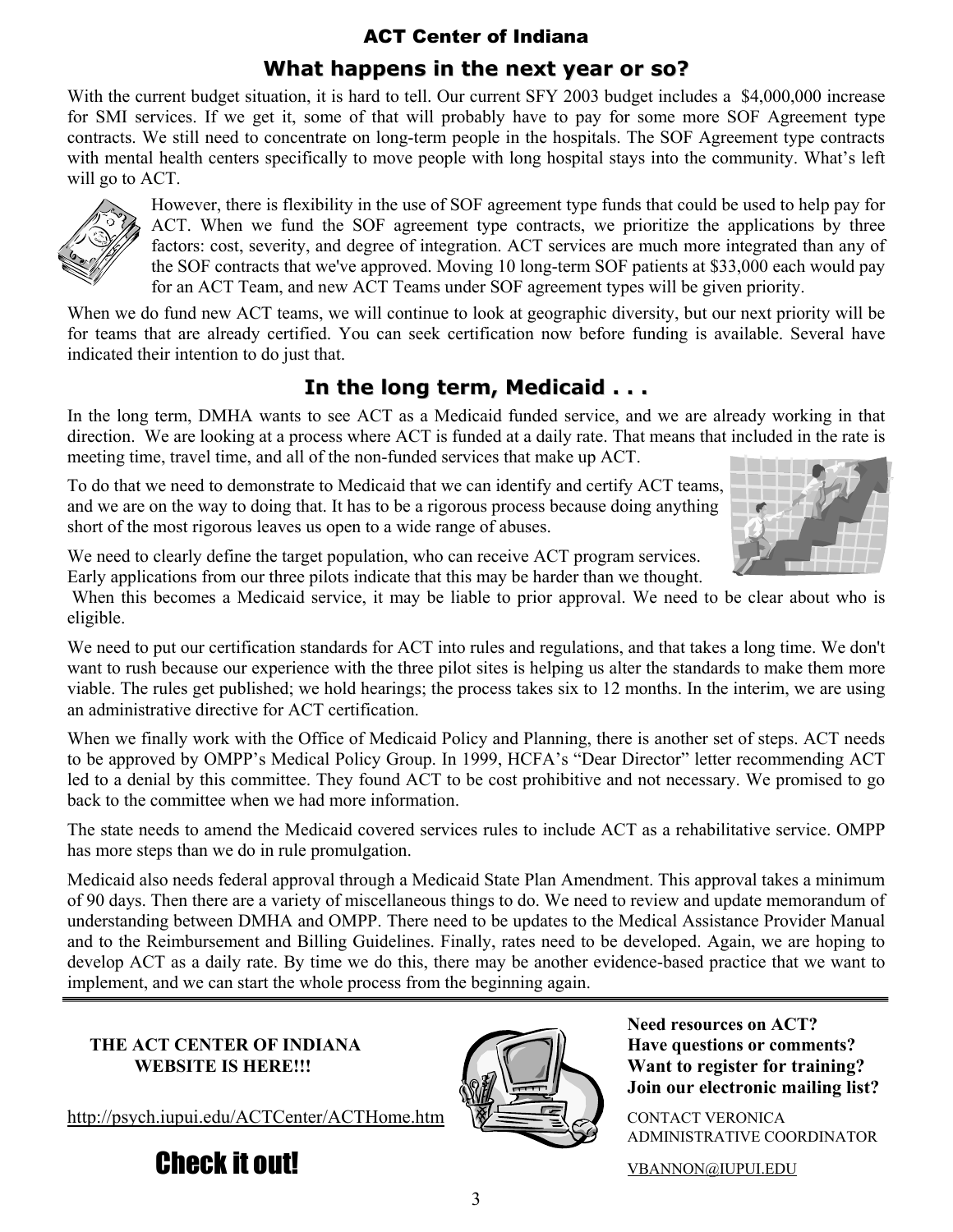

**Research Corner: Five Articles You Should Read Gary Bond, Research & Program Evaluation, ACT Center of Indiana** 

Assertive community treatment (ACT) has been identified as one of six evidence-based practices by a national panel of leading experts on services for people with severe mental illness. The others are: supported employment, proper use of medications, family psychoeducation, integrated dual disorder treatment, and illness management. All but the last of these have been described in a series of articles that appeared in *Psychiatric Services* over the last year (See list at end of the article). The final article is expected to appear early next year.

What is meant by an evidence-based practice (EBP)? In the current context, this is a practice that has been shown through rigorous research to be effective in achieving important outcomes that are part of the recovery of persons with severe mental illness. In addition, EBPs are well-defined practices with specific implementation guidelines.

Each of the articles listed below summarizes the research that justifies the status as an EBP. Each describes the typical outcomes, any limitations for providing the EBP, and suggested strategies for overcoming the barriers to implementing them. Types of barrier that must be overcome include financial, regulatory, attitudinal, and informational barriers. One common theme for all of the EBPs is the need to involve key stakeholders, including state level administrators, center directors, supervisors, practitioners, consumers, and family members.

Indiana is part of a national movement to systematically implement EBPs in order to provide the very best treatment for people with severe mental illness. This trend toward EBPs is indicated by state conferences on this topic recently held in Illinois, Maryland, and New York, to name just a few. Among the states with vigorous statewide plans in place to implement EBPs in a systematic way are Kansas, Vermont, New York, Maryland, New Hampshire, Ohio, and Oregon.

Although the current initiative of the Division of Mental Health and Addictions concerns the implementation of ACT, all of the other EBPs listed above serve as natural complements to ACT. In other words, ACT provides an organizational framework for supported employment, family psychoeducation, and all of the other EBPs mentioned above. Consequently, the focus on ACT naturally leads to further consideration of these other practices.

The state of Indiana is collaborating with a national research team headed by Robert Drake at Dartmouth Medical School that is working toward widespread implementation of all EBPs and determining the best strategies to achieve these goals. The Dartmouth EBP Project has established six "implementation kit development groups" who are creating videotapes, manuals, brochures, PowerPoint presentations, fidelity scales, and other materials that can help mental health centers in the EBP adoption process. Completion of these materials is expected during 2002. In subsequent newsletters we will be updating you on the progress of this effort.

#### **REFERENCES**

% Bond, G. R., Becker, D. R., Drake, R. E., Rapp, C. A., Meisler, N., Lehman, A. F., Bell, M. D., & Blyler, C. R. (2001). Implementing supported employment as an evidence-based practice. Psychiatric Services, 52, 313-322.

% Dixon, L., McFarlane, W. R., Lefley, H., Lucksted, A., Cohen, M., Falloon, I., Mueser, K. T., Miklowitz, D., Solomon, P., & Sondheimer, D. (2001). Evidence-based practices for services to families of people with psychiatric disabilities. Psychiatric Services, 52, 903-910.

% Drake, R. E., Essock, S. M., Shaner, A., Carey, K. B., Minkoff, K., Kola, L., Lynde, D., Osher, F. C., Clark, R. E., & Rickards, L. (2001). Implementing dual diagnosis services for clients with severe mental illness. Psychiatric Services, 52, 469-476.

% Mellman, T. A., Miller, A. L., Weissman, E. M., Crismon, M. L., Essock, S. M., & Marder, S. R. (2001). Evidence-based pharmacologic treatment for people with severe mental illness: A focus on guidelines and algorithms. Psychiatric Services, 52, 619-625.

% Phillips, S. D., Burns, B. J., Edgar, E. R., Mueser, K. T., Linkins, K. W., Rosenheck, R. A., Drake, R. E., & McDonel Herr, E. C. (2001). Moving assertive community treatment into standard practice. Psychiatric Services, 52, 771- 779.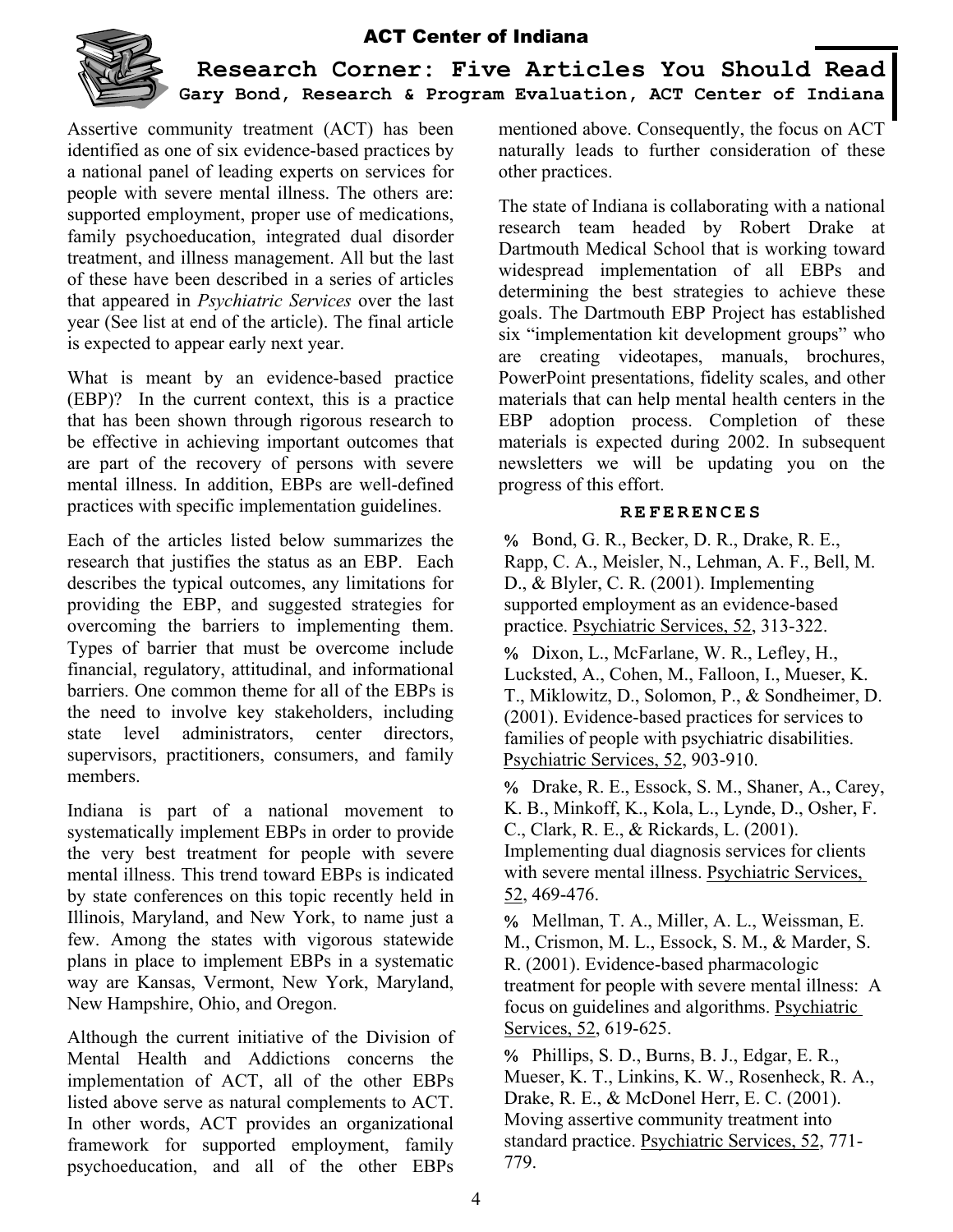

**New Years Resolution # 1** 

Implementing ACT: Strategies for making this resolution stick!

Jane Williams, Organizational Evaluation & Management, ACT Center of Indiana

Creating change in our individual behavior is difficult in every aspect of our lives. We can all probably relate to past New Year's Resolutions where we've tried to make changes in our exercise, diet, or smoking habits and can appreciate how difficult it is to change long-standing behavior. Making coordinated changes amongst a **group** of individuals can seem even more daunting. As many agencies begin to think about making changes, like implementing ACT, it is important to first recognize that this will require a substantial change in how people are used to thinking about their work and may be a challenging and potentially threatening task for each of them. Below is a brief discussion of why change is so difficult, along with a brief discussion of issues and suggestions we think agency directors should consider when attempting change.

#### **Why is change so difficult?**

When we first enter a new job or agency, there is a great deal of new learning that must take place. This includes learning about our individual role, job duties, and expectations for performance. In addition, we learn a great deal about what the agency values, what behavior the agency rewards, and what its beliefs are about how to "work with clients." These values may include beliefs about how individuals with severe mental illness (SMI) can be involved in vocational programs, how housing should be coordinated, or beliefs about case management (e.g. individual approach vs. team approach).

As a new employee, you begin to learn and accept these agency values and reinforce them by changing your behavior on the job. This results in everyone holding similar beliefs and values and behaving in similar ways (e.g., case management style). Other agency members and the agency itself reinforce this new behavior, and the result is a very strong, deeply rooted set of behavioral patterns. When we try to instill a change in an agency, we are challenging the very values and beliefs that drove the development of the agency and staff behavior, much like trying to change the highly developed root system of a very large, strong and established tree.

When beginning a change process then, it is important to recognize that you are challenging strong behavioral patterns that took time to develop and thus, will take time to modify and change.

#### **What can you do to help facilitate change in your agency?**

**1. Acknowledge that change will be difficult** and that a person's natural inclination is to **not** change. It is important to recognize that old ways of "doing the job" were not wrong, in fact, they likely were successful for staff and the organization at that particular time. Thus, when change is introduced, people may experience fear of what is to come with the change and a fear of losing control. These highly emotional issues need to be acknowledged as valid and real. It is also important to recognize that not everyone will be able or willing to change, and thus, there may be some turnover during this kind of process.

**2. Include staff** (e.g., case managers, psychiatrists, psychiatric nurses, vocational specialists) **and other important stakeholders** (e.g., family and consumers) in the change process. Ask for their opinions, suggestions, and feelings about the implementation of ACT. Employees are likely to be more accepting of change, feel more control over the change, and perceive it as a fairer process if they feel they are a part of the process *and* the solution. This may lead to a greater sense of ownership for the solution and increased motivation to have the solution succeed.

**3. Letting go of old patterns** of behavior is one of the most difficult yet important aspects of change as these patterns have been long established and are quite strong. A gencies can help change these patterns by

discontinuing the reinforcement of old behavior (i.e., eliminate any incentives that would continue to reinforce undesired behavior, review policies that may reinforce undesired behavior).

**4. Reinforce the desired behavior** at every opportunity. Habitual behavior develops because it has been positively reinforced over time. To change behavior, there must be an effort to start reinforcing the new. For example, as an new ACT team develops, it will be important to verbally and/or publicly praise their behavior so they 1) are aware of exactly what behaviors are desired and 2) are more likely to repeat those behaviors. Similarly, make sure that personnel policies provide incentives to implementing the desired change (i.e., include change expectations in performance appraisal yearly objectives).

**5. Agency level directors need to be visible in this process**. Agency staff are more likely to accept and endorse the change if they perceive that those in power are also fully behind the change. For instance, directors and individuals with power need to be visible at important ACT team functions like training, kick off events, etc. If staff members perceive that the director's support is not genuine, they will respond by not behaving in ways to support the change. For instance, if the staff members believe that the agency director doesn't really believe in the efficacy of ACT, the implementation will be less than successful.

(cont'd on pg. 6)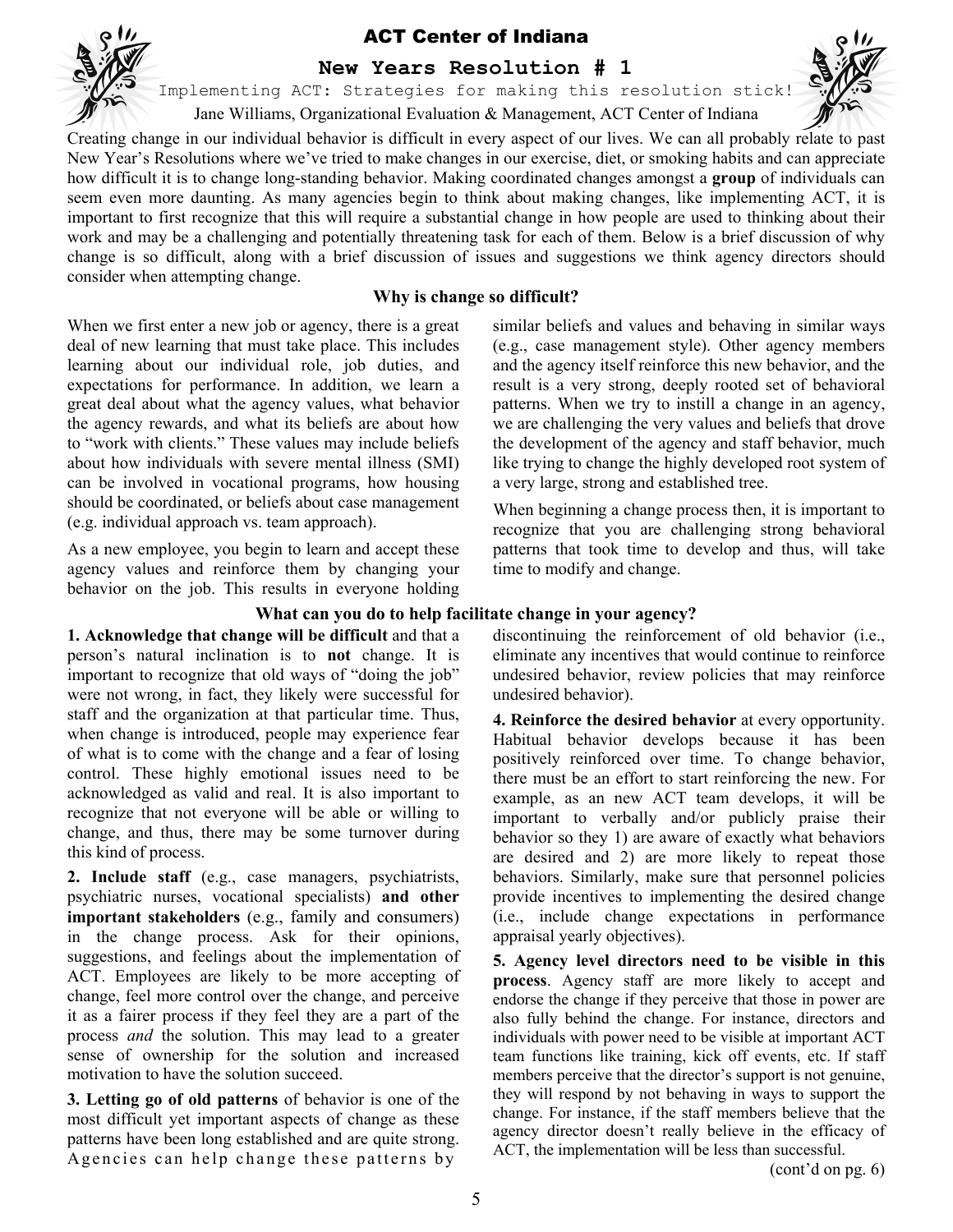**6. Agencies need to provide staff with the appropriate training** if they want them to create the change. We wouldn't expect an individual to improve their diet without some nutritional knowledge, nor should we expect individuals to suddenly become a high

functioning ACT team without the necessary tools. Not only will training provide them with tools, but it should also have a positive impact on the team members' confidence to implement ACT and their commitment to its value for those individuals with SMI.

In summary, when beginning a change process, it is important to recognize that this is a challenging process that will take some time to develop. Old behavior and habits developed over a long period of time, thus developing new behaviors will also take time. Given this, it is important to remember and continually remind yourself and those involved that with the appropriate attention and persistence, change can be successful.

#### **For additional resources on change:**

- $\div$  The Change Book: A Blueprint for technology transfer. (2000). Addiction Technology Transfer Centers. www.nattc.org
- Rapp, C. A. and Poertner, J. (1992). Social Administration: A client-centered approach. Longman: New York.
- Harvard Business Review on Change. (1998). Harvard Business School Publishing.

# Up Close & Persona/



Mike McKasson, MA, LCSW Co-Director, ACT Center of Indiana

 As the Co-director of the Act Center of Indiana, I would like to take this opportunity to introduce myself to you. Besides my position as Co-director of the ACT Center, I am also the Director of Adult

Services at Adult and Child Mental Health Center, and I have been in this position for almost five years. I have worked in the field of community mental health for over 25 years now, which qualifies me for the "old-timers club." Over the past 25 years of my career, I have been very fortunate in having the opportunity to work in several different settings and positions. Those experiences include program director of an ACT team in a rural community mental health setting, project director of a NIMH sponsored research project (developing ACT teams), coordinator of residential services, staff therapist/case manager, and several university-level teaching positions. These experiences have been rewarding and helpful in increasing my knowledge and skill in developing services for persons with a mental illness. I am most thankful for the relationships that I have had

over the years with consumers and their families. They have been my best teachers.

 I do have a life other than work although my wife, Vicki, may not agree. Vicki and I have been married for 25 years and have 2 children. Our oldest child is Kate, and she is now married and living in North Carolina. Our son Kenton will finish his senior year in High School this school year, and he is planning to attend IUPUI. The prospect that both of our children will be independent leaves us with more time to travel. This will mean camping, canoeing, and backpacking throughout the National Park system. I have just recently started on my lifelong ambition to hike the entire Appalachian Trail (2100 Miles). I will be hiking the trail in sections with a friend of thirty years. This past October we started the trail in Georgia and completed 60 miles, and next year we will start where we left off and hike 150 miles. At this rate, we may finish the trail when we both reach the age of 83, so this is a long-term goal.

 I am looking forward to working with providers, family members, and consumers in the development of ACT teams in the state of Indiana. (cont'd on pg. 7)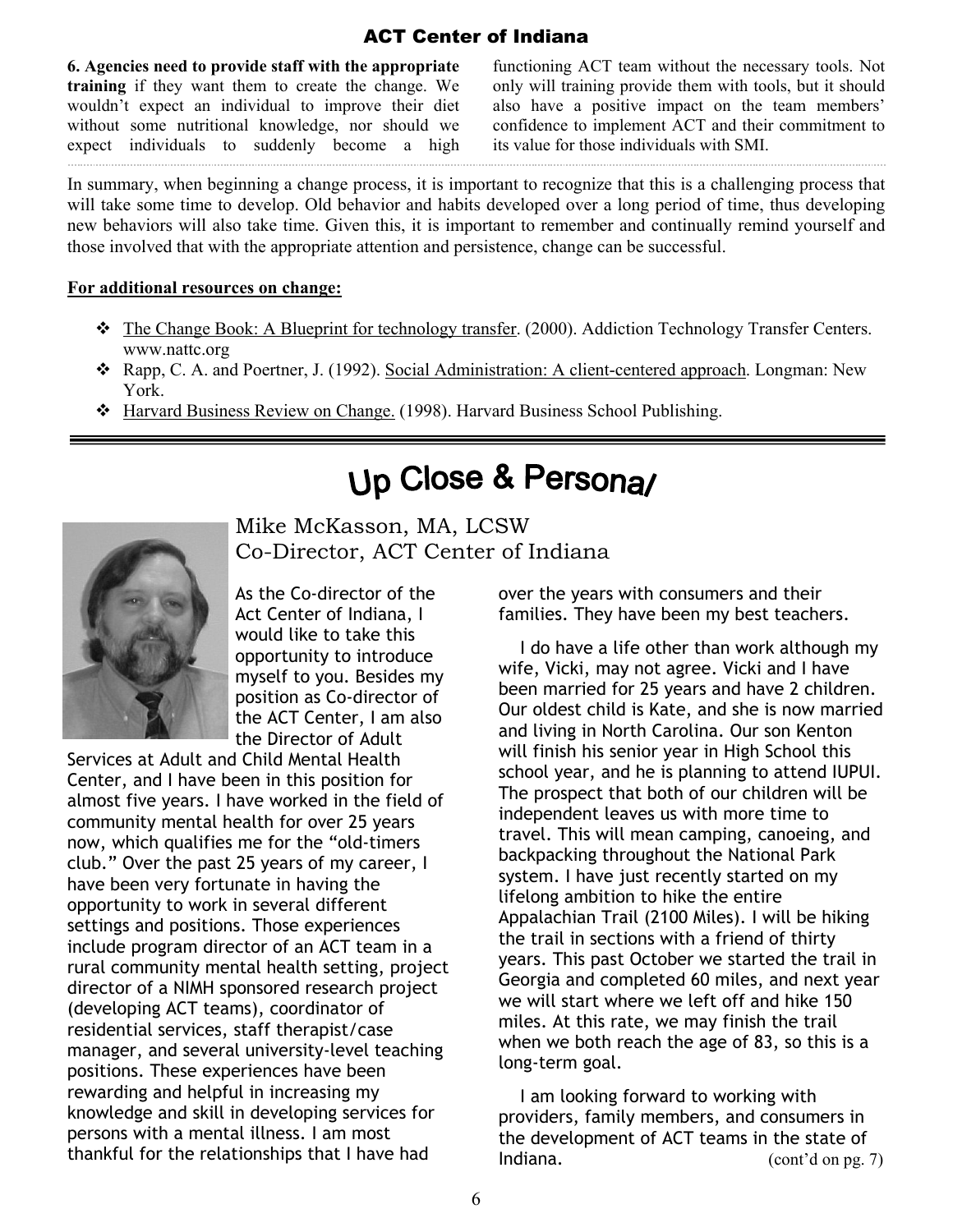

 Michelle P. Salyers, Ph.D. Co-Director, ACT Center of Indiana

 I am a clinical psychologist and an Assistant Scientist in the Department of Psychology at IUPUI. I am currently working on several projects related

to psychiatric rehabilitation for adults with severe mental illness. In my role as co-director for the ACT Center of Indiana, I am responsible for the administration and management of the center. But my biggest job (I mean joy) is raising my three kids. Eleni, age 7, is currently training to be a prima ballerina and a "cicologist." My 3 year old, Jacob, enjoys construction like his dad, and Max, who is 4 months old, is still working on sleeping through the night. In our "free time," my husband Phil and I like to golf and go to the movies (especially for the popcorn).

 Professionally over the past 12 years, I have worked on several studies of ACT programs in Indiana, Illinois, Pennsylvania, and Michigan. Through these experiences, I have been impressed by the successes ACT programs can have. I have been equally impressed with how

challenging it can be to make the program work well, particularly in the initial stages of development.

 In addition to my professional involvement in ACT, I have a personal interest as well. My younger brother has struggled with schizophrenia and substance abuse issues for years. Throughout this time, he has received services from a variety of programs including traditional substance abuse treatment, inpatient hospitalization, day treatment, and group homes—all with little lasting impact. I have long thought that he would benefit from the intensive, community-based services that ACT programs provide.

 I am very excited by the opportunity to help ACT grow in Indiana so that these services will be widely available to people like my brother. Research in the area of psychiatric rehabilitation has shown that ACT does work and provides methods for helping agencies implement new programs. I believe that by working closely with administrators, providers, families, and consumers, we can build successful ACT programs across the state.



If you are interested in attending an event below or want to schedule individual training or consultation for your organization, please contact Veronica Bannon at vbannon@iupui.edu or phone (317) 274-6735 for more information. We look forward to hearing from you. Thank you for your interest!

#### **Recent Trainings**

December 7, 2001 Madison Regional ACT Training Hosted by Madison State Hospital Thank you to all who attended!

#### **OPEN REGISTRATION**

February 1, 2002 Indianapolis Regional ACT Training RSVP deadline 1/29/02

#### **Future Trainings**

March 2002 Fort Wayne Regional ACT Training March or April 2002 Southwest Indiana Regional ACT Training